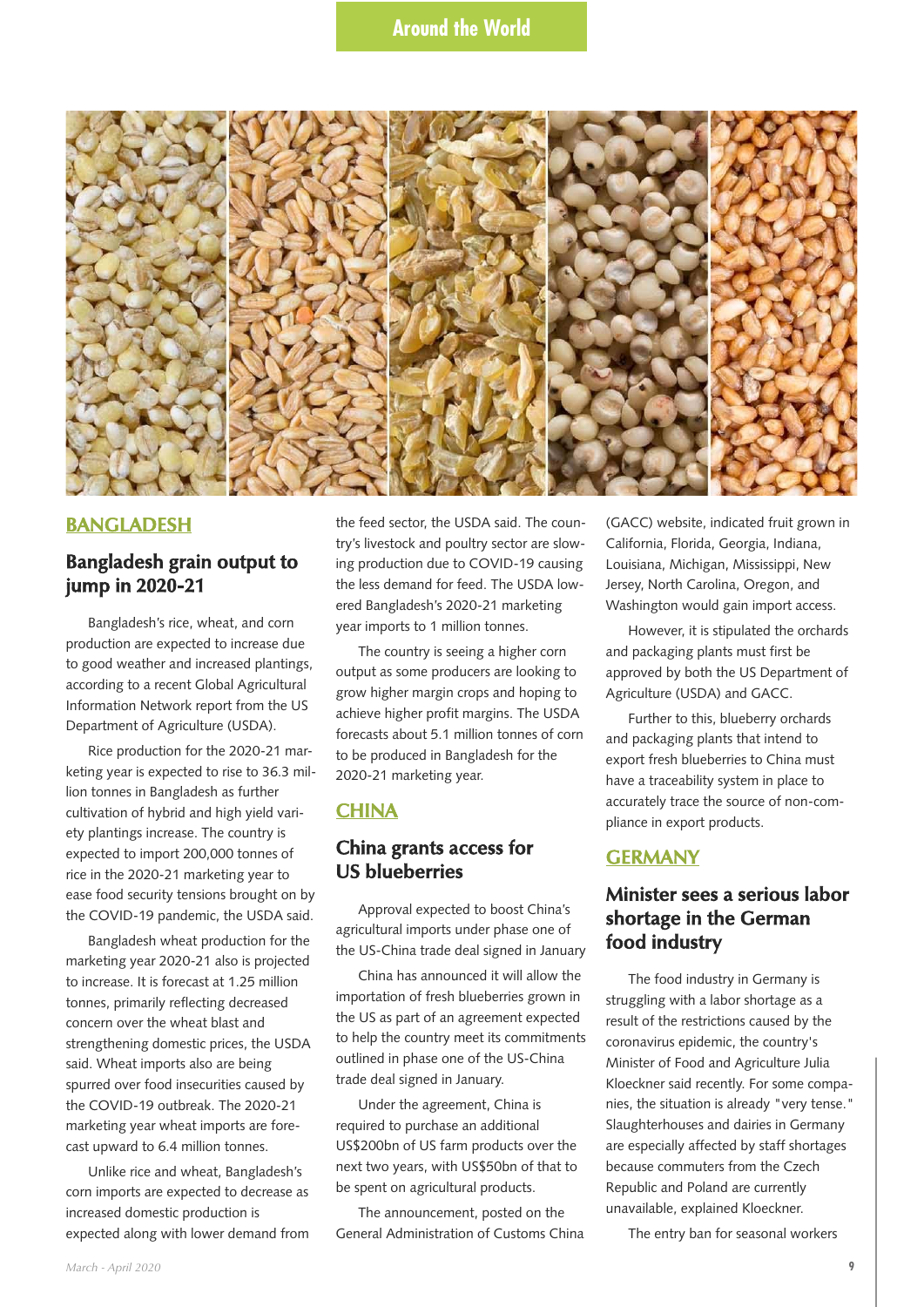has also hit agricultural businesses in Germany, according to Kloeckner. In March alone, 30,000 seasonal workers are required for the asparagus harvest and sowing. In May, the number of seasonal workers needed in Germany would rise to 80,000.

A new platform, which was set up to connect job seekers and German farmers, is already listing 20,000 vacancies, according to Kloeckner. "The whole chain," from production to trade, would need to be kept in view, the minister stressed. If there is a problem at any stage, this would impact the entire value chain right up to the end consumers in Germany.

The Federal Statistical Office (Destatis) noted that the German retail sector is facing "an unchecked demand for specific convenience goods." Last week, the demand for toilet paper in Germany was more than three times higher than in the previous six months, while the demand for soap increased by a factor of four.

Already in the last week of February, sales figures for flour, soap or pasta were more than double the previous six months' average. However, sales of pasta have slowly declined since then. According to Destatis, this is probably also due to a short-term lack of supply.

Kloeckner stressed that there is "no reason to stockpile food" and that

Germany is "well supplied with local staple foods."

To ensure an uninterrupted supply of food, Germany's Minister of Transport Andreas Scheuer stressed the importance of more flexible regulations. To this end, the driving ban for trucks in Germany was already lifted recently. The cross-border movement of goods must be guaranteed, Scheuer stressed. In the past few days, particularly long traffic jams have formed at the German-Polish border.

### **INDONESIA**

# **Indonesia has enough food supplies until August: Trade Ministry**

The Trade Ministry says Indonesia has enough food supplies to last until August, amid public fear of shortages in the wake of the global Covid-19 outbreak. Trade Minister Agus Suparmanto said there are enough supplies of staple food such as rice and corn for the next five months, which include the Islamic fasting month of Ramadan from April to May when demand will peak.

Agus said new supplies from the latest harvest season are expected to enter the market soon.

"Our food supplies will last until August. As of now, we have 3.5 million tons of rice, and we expect around 22



million tons more from the latest harvest," Agus said at the Coordinating Minister for the Economy's headquarters in Jakarta.

Corn supply currently stands at 580,000 tons with expected new-harvest addition of up to 13 million tons. Agus said the government has also given the go-ahead to process new import permits for garlic. This will allow 34,000 tons of garlic to come into Indonesia starting next week.

"We've issued [import permits for] 34,000 tons of garlic, and they will gradually come, starting in the next three days," Agus said.

Similarly, the ministry will also process import permits for onion within the next week, and 14,000 tons will enter Indonesia gradually until April. Customers have been complaining of skyrocketing prices for garlic and onion – the two most imported products from China – in the past few weeks since the Covid-19 outbreak escalated.

The ministry also expected harvest for red chili which happens from March to May will strengthen the current supply. As for sugar, Agus said there are 159,000 tons kept by distributors.

Agus said Indonesia also has supplies of 14,000 tons of meat, and the government has issued an instruction to add 170,000 tons more. Lastly, the supply of cooking oil is currently at 8.2 million tons.

The price of some raw foods has been increasing in the past two weeks amid import disruptions from China. Responding to reports of price rises on some commodities, including sugar and onion, Agus said the Trade Ministry will continue to monitor warehouses to avoid any stockpiling during this dire period.

"We've been trying to normalize prices by deploying a ministerial team and a task force to check on warehouses to avoid stockpiling," Agus said.

On the same occasion, the Coordinating Minister for the Economy Airlangga Hartarto said policies issued by the government to ensure sufficient food supply in the country, including on importing, were not just a response to the Covid-19 outbreak but also to prepare for